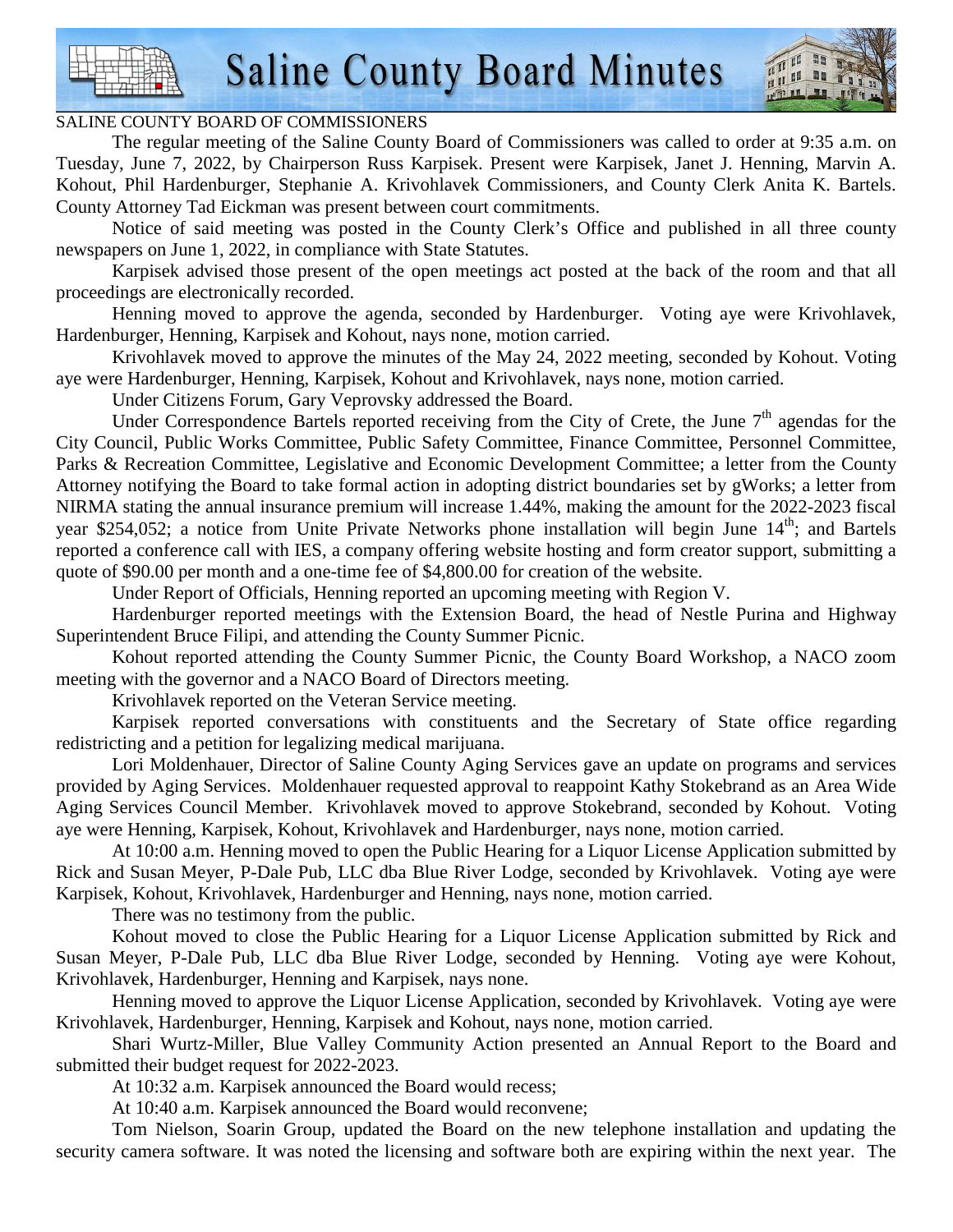

cost to update the security camera software at the same time as the licensing would be \$16,159.00. It was the consensus of the Board to do both at the same time. Nielson also noted all County employees will have a .gov email account, with emails from their old email account migrated to the .gov email account. The Board asked Nielson if Soarin Group offered cyber security training for employees. He confirmed Soarin did have the training available. Kohout stated the Safety Committee has held discussions on this issue and the consensus was cyber security training is important for all employees to participate in.

 Michaela Nielson, Soarin Group, presented the iSolved timekeeping and payroll program for approval. She stated presentations and quotes were reviewed from two companies, ADP and iSolved. A committee consisting of Anita Bartels, Kim Goossen, Becky Kalkwarf, Bruce Filipi and Michaela Nielson participated in the presentations. Based on these presentations and quotes, it is being recommended to go with iSolved with an annual cost of \$22,848.00. Krivohlavek moved to approve the iSolved timekeeping and payroll program, seconded by Henning. Voting aye were Hardenburger, Henning, Karpisek, Kohout and Krivohlavek, nays none, motion carried.

Nielson reported to the Board she is currently working on job descriptions for all County positions.

 Glen Pieper updated the Board on repairs being made to the Veteran Memorial kiosk by Windy Prairie. It was determined it is the LED screen which needs to be replaced at a cost of \$800.00-\$900.00. The screen has been ordered and the hope is to have the kiosk up and running by the  $4<sup>th</sup>$  of July.

 Lyle Weber, Weeds Superintendent, made a request to declare the 1990 GMC 2 ton spray truck as surplus property. If declared surplus it would be taken to the State auction. Henning moved to approve, seconded by Kohout. Voting aye were Henning, Karpisek, Kohout, Krivohlavek and Hardenburger, nays none, motion carried.

Kohout moved to approve the July 1, 2022 to July 1, 2023 NIRMA & NIRMA II renewal, seconded by Henning. Voting aye were Henning, Hardenburger, Kohout, Krivohlavek and Karpisek, nays one, motion carried.

 Krivohlavek moved to approve the First Concord HRA Agreement effective July 1, 2022, seconded by Henning. Voting aye were Karpisek, Kohout, Krivohlavek, Hardenburger and Henning, nays none, motion carried.

 Henning moved to approve the May 2022 County Clerk Fees in the amount of \$18,360.75, seconded by Krivohlavek. Voting aye were Kohout, Krivohlavek, Hardenburger, Henning and Karpisek, nays none, motion carried.

 Henning moved to approve the May 2022 Clerk of the District Court Fees in the amount of \$139,448.79, seconded by Kohout. Voting aye were Krivohlavek, Hardenburger, Henning, Karpisek and Kohout, nays none, motion carried.

 Kohout moved to approve Resolution #2022-20 to explore the development of a collaborative relationship with other public entities, governing bodies and private partners to utilize local, state and federal funding to make investments in necessary broadband infrastructure for the County, seconded by Henning. Voting aye were Hardenburger, Henning, Karpisek, Kohout and Krivohlavek, nays none, motion carried.

 Henning moved to approve Resolution #2022-21, transferring \$5.00 from the Inheritance Fund to the Adult Drug Court Fund to be reimbursed when funds become available, seconded by Krivohlavek. Voting aye were Henning, Karpisek, Kohout, Krivohlavek and Hardenburger, nays none, motion carried.

 Henning moved to approve Resolution #2022-22, transferring \$725.00 from the Inheritance Fund to the Juvenile Services Aid Program to be reimbursed when funds become available, seconded by Hardenburger. Voting aye were Karpisek, Kohout, Krivohlavek, Hardenburger and Henning, nays none, motion carried.

 Henning moved to approve Resolution #2022-23 Certifying Completion of County Bridge Match #4 Project (Bridge #C007604515P), seconded by Kohout. Voting aye were Kohout, Krivohlavek, Hardenburger, Henning and Karpisek, nays none, motion carried.

 Henning moved to approve the claims as presented, seconded by Krivohlavek. Voting aye were Krivohlavek, Hardenburger, Henning, Karpisek and Kohout, nays none, motion carried.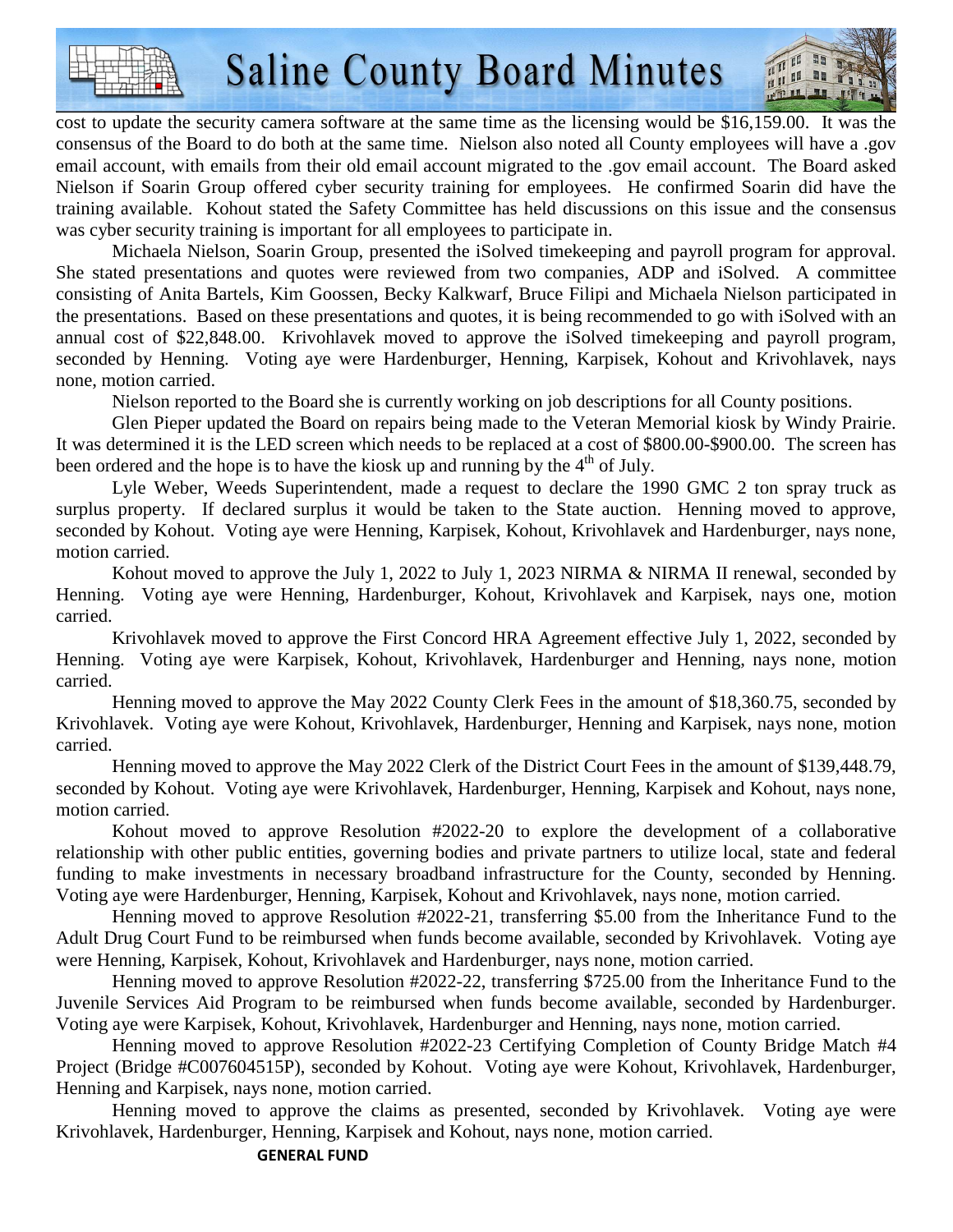



| <b>General Fund Payroll</b>         | <b>Salaries</b>        | 128,165.60 |
|-------------------------------------|------------------------|------------|
| Axon Enterprise                     | <b>Supplies</b>        | 1,166.20   |
| <b>Barnas</b>                       | <b>Supplies</b>        | 187.84     |
| <b>Black Hills</b>                  | Utility                | 1,627.03   |
| <b>Bryan Heart</b>                  | Contract               | 20.00      |
| <b>Capital Business Systems</b>     | Contract               | 140.00     |
| Cellebrite                          | Contract               | 7,250.00   |
| City of Wilber                      | Utility                | 8,556.61   |
| Sid Conner                          | <b>Building Maint</b>  | 1,438.00   |
| CAMC                                | Contract               | 4,220.61   |
| Culligan                            | Contract               | 1,427.30   |
| Dee Drake                           | Mileage                | 205.64     |
| Eakes                               | <b>Office Supplies</b> | 10,997.83  |
| <b>Ecolab Pest Elimination</b>      | <b>Building Maint</b>  | 183.57     |
| <b>Election Pay</b>                 | Poll Worker            | 9,664.25   |
| <b>Election Pay Mileage</b>         | <b>Elec Mileage</b>    | 738.01     |
| <b>Election Poll Rent</b>           | Rent                   | 900.00     |
| <b>Farmers &amp; Merchants Bank</b> | <b>Office Supplies</b> | 540.70     |
| <b>First Concord</b>                | Insurance              | 4,475.81   |
| Friend Community Healthcare System  | Contract               | 515.00     |
| Greatamerica Financial              | Contract               | 385.18     |
| Philip Hardenburger                 | Mileage                | 117.00     |
| Intoximeters                        | <b>Supplies</b>        | 829.51     |
| Jefferson County Emergency Mgmt     | Contract               | 3,980.00   |
| Jindra Irrigation                   | <b>Building Maint</b>  | 101.65     |
| Kalkwarf & Smith                    | <b>Attorney Fees</b>   | 950.00     |
| Justin Kuntz                        | <b>Attorney Fees</b>   | 3,555.50   |
| Ingrid Lindal                       | Mileage                | 70.32      |
| Marshall & Swift                    | <b>Supplies</b>        | 379.95     |
| <b>Midwest Court Reporting</b>      | <b>Supplies</b>        | 150.25     |
| <b>MIPS</b>                         | Contract               | 2,341.31   |
| Joseph Murray                       | <b>Attorney Fees</b>   | 254.00     |
| <b>NACO</b>                         | Dues                   | 2,609.59   |
| Nebraska Assn Cty Clerk Reg & Elect | <b>Training</b>        | 125.00     |
| Nebraska Public Health Envr Lab     | Contract               | 525.00     |
| Nebraska State Fire Marshal Agency  | <b>Building Maint</b>  | 40.00      |
| <b>NIRMA</b>                        | Premiums               | 254,052.00 |
| Norris Public Power                 | Utility                | 186.00     |
| <b>PIP</b>                          | <b>Office Supplies</b> | 1,450.68   |
| Postmaster                          | Stamps                 | 20.00      |
| Quill                               | <b>Office Supplies</b> | 85.55      |
| Region V Systems                    | Contract               | 4,494.00   |
| Sack Lumber                         | <b>Supplies</b>        | 36.75      |
| Salina Blue                         | Office Equip           | 3,265.25   |
| Saline County Attorney              | Reimburse              | 94.69      |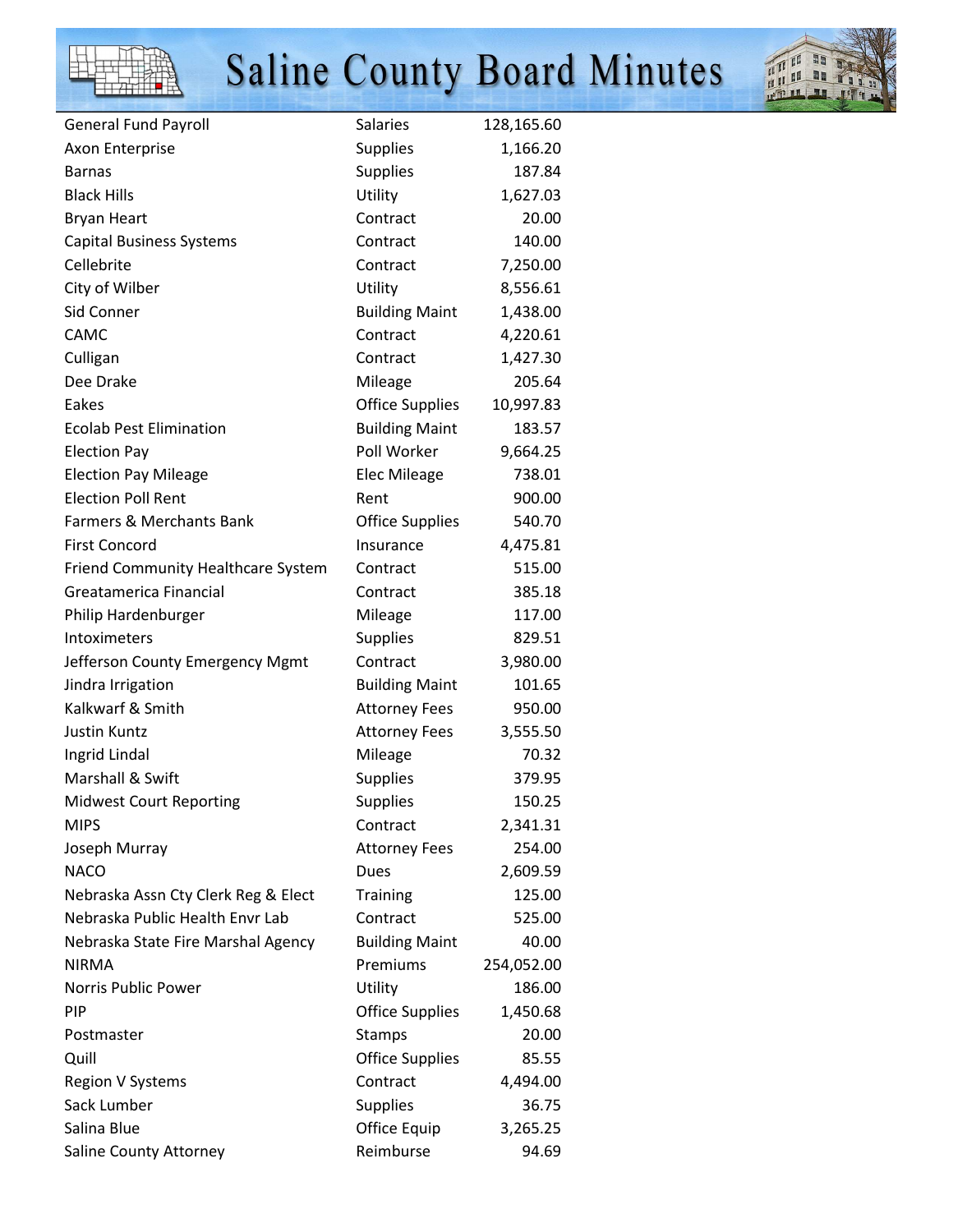



| Saline County Court                | Reimburse             | 397.00     |
|------------------------------------|-----------------------|------------|
| Saline County District Court       | Reimburse             | 525.00     |
| Saline County Sheriff              | Reimburse             | 3,000.00   |
| Sapp Bros                          | Fuel                  | 6,320.74   |
| <b>Shredding Solutions</b>         | Contract              | 117.45     |
| Sid Dillon                         | <b>Equipment Rpr</b>  | 235.95     |
| Soarin Group                       | Contract              | 5,671.20   |
| <b>Stanard Appraisal Services</b>  | Contract              | 1,770.00   |
| <b>State Industrial Products</b>   | Supplies              | 2,506.35   |
| <b>Eric Stehlik</b>                | Mileage               | 182.52     |
| Summit                             | <b>Supplies</b>       | 9,516.75   |
| Thomas & Thomas Court Reporters    | Supplies              | 265.68     |
| <b>Tk Elevator</b>                 | <b>Building Maint</b> | 4,972.96   |
| U.S.P.S                            | Postage               | 8,500.00   |
| University Of Nebraska             | Wages                 | 1,500.00   |
| <b>Extension Saline Co</b>         | Reimburse             | 1,084.18   |
| <b>US Bank Equipment</b>           | Contract              | 383.60     |
| <b>Becky Vales</b>                 | Mileage               | 27.50      |
| Verizon                            | Communication         | 171.32     |
| Visa                               | Office Equip          | 557.31     |
| Visa                               | <b>Training</b>       | 190.21     |
| Visa                               | Training              | 91.85      |
| Visa                               | Supplies              | 580.44     |
| Walker                             | Contract              | 66.16      |
| Walker                             | Contract              | 131.29     |
| <b>Western Detention</b>           | <b>Supplies</b>       | 147.50     |
| <b>Witness Fees-County Court</b>   | <b>Witness Fees</b>   | 678.88     |
| <b>ROAD FUND</b>                   |                       |            |
| Road Fund Payroll                  | Salaries              | 26,544.63  |
| Ace Irrigation                     | <b>Supplies</b>       | 127,561.94 |
| <b>ARKS</b>                        | <b>Equipment Rpr</b>  | 2,213.38   |
| <b>Beatrice Concrete</b>           | Gravel                | 16,927.67  |
| <b>Beaver Hardware</b>             | <b>Supplies</b>       | 249.00     |
| <b>Black Hills</b>                 | Utility               | 412.48     |
| City of Crete                      | Utility               | 243.99     |
| City of Friend                     | Utility               | 364.35     |
| City of Wilber                     | Utility               | 69.08      |
| Gworks                             | Contract              | 2,898.00   |
| Johnson Sand & Gravel              | Gravel                | 8,038.20   |
| <b>Medical Enterprises</b>         | <b>Supplies</b>       | 140.00     |
| <b>Midwest Service</b>             | <b>Supplies</b>       | 18,816.00  |
| <b>Midwest Unlimited</b>           | <b>Supplies</b>       | 817.52     |
| Nebraska Iowa Industrial Fasteners | <b>Supplies</b>       | 348.60     |
| Orschelns                          | <b>Supplies</b>       | 9.99       |
| Pomp's Tire                        | <b>Supplies</b>       | 71.00      |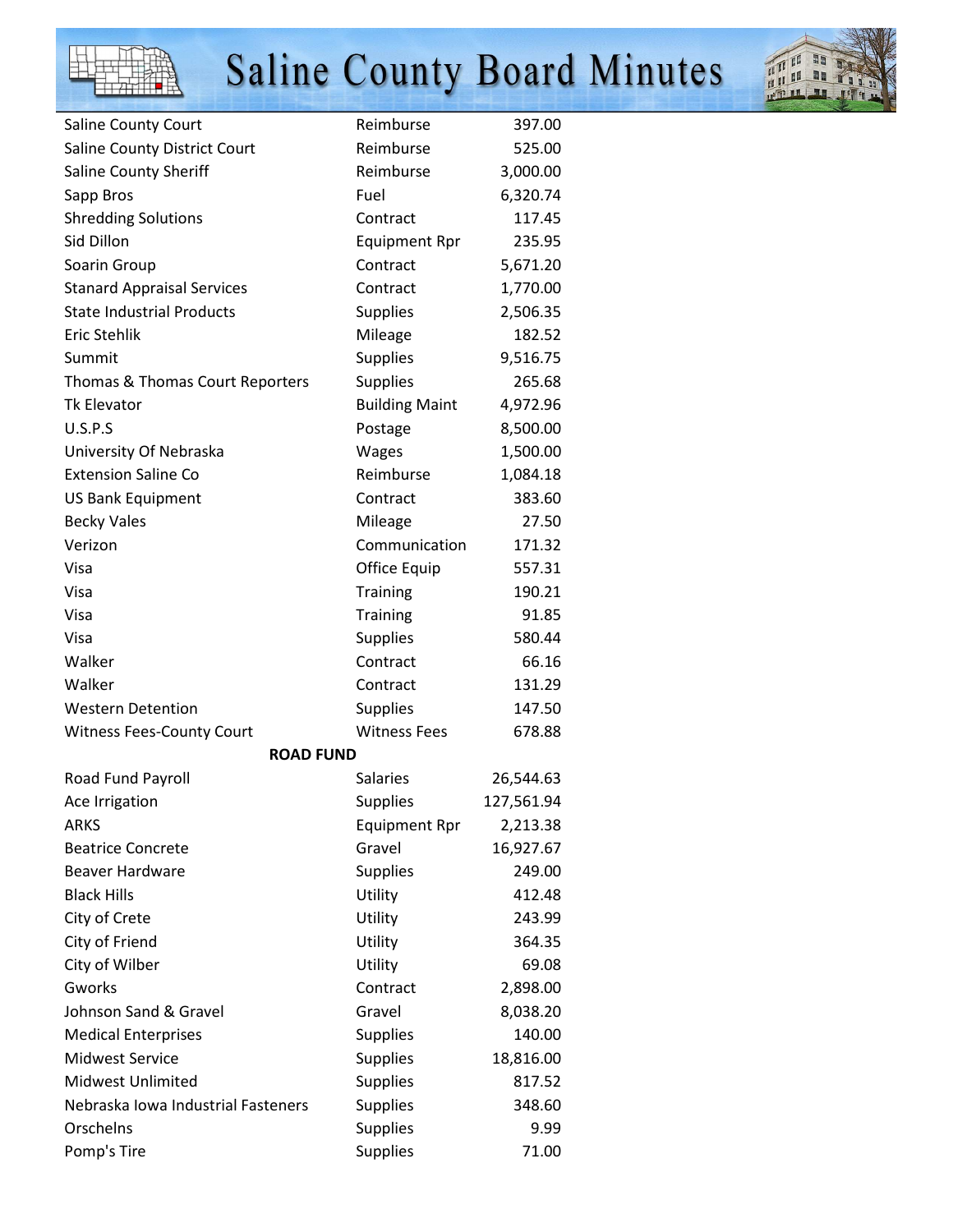



| Powerplan                             | <b>Equipment Rpr</b>   | 5,390.20   |  |
|---------------------------------------|------------------------|------------|--|
| Rock On                               | Gravel                 | 4,155.15   |  |
| Salina Blue                           | Equipment              | 3,265.25   |  |
| Saline County Register of Deeds       | Contract               | 10.00      |  |
| Speece-Lewis                          | Engineer               | 4,251.00   |  |
| State of NE                           | Equipment              | 33,100.00  |  |
| Van Kirk Brothers                     | Contract               | 168,411.01 |  |
| Village of Dewitt                     | Utility                | 73.46      |  |
| Village of Dorchester                 | Utility                | 93.71      |  |
| Village of Western                    | Utility                | 83.25      |  |
| <b>Waste Connections</b>              | Utility                | 217.23     |  |
| <b>BAILIFF FUND</b>                   |                        |            |  |
| <b>Bailiff Fund Payroll</b>           | <b>Salaries</b>        | 1,246.71   |  |
| Eakes                                 | <b>Office Supplies</b> | 119.99     |  |
| Kathy Homolka                         | Mileage                | 109.98     |  |
| <b>REGISTER OF DEEDS PRESERV FUND</b> |                        |            |  |
| Salina Blue                           | Office Equip           | 3,265.25   |  |
| <b>EMPLOYEE WELLNESS FUND</b>         |                        |            |  |
| <b>First State Bank</b>               | <b>Gift Cards</b>      | 6,261.50   |  |
| <b>AGING SERVICES FUND</b>            |                        |            |  |
| Jessica Acosta                        | Program                | 310.00     |  |
| <b>Aging Partners</b>                 | Reimburse              | 628.69     |  |
| Samantha Cosaert                      | Program                | 285.00     |  |
| <b>Dewitt Senior Center</b>           | Program                | 252.70     |  |
| Eakes                                 | <b>Office Supplies</b> | 199.30     |  |
| <b>Tia Kreshel</b>                    | Program                | 225.00     |  |
| Delaney Mazza                         | Program                | 240.00     |  |
| Lori Moldenhauer                      | Mileage                | 49.14      |  |
| Seward County Independent             | Print & Publish        | 6.54       |  |
| Visa                                  | Program                | 165.05     |  |
| <b>JUVENILE DIVERSION FUND</b>        |                        |            |  |
| Anita Stougard                        | Mileage                | 92.44      |  |
| <b>DRUG COURT FUND</b>                |                        |            |  |
| Insight                               | <b>Office Supplies</b> | 193.89     |  |
| <b>GRANT FUND</b>                     |                        |            |  |
| <b>Grant Fund Payroll</b>             | <b>Salaries</b>        | 3,601.79   |  |
| <b>JUVENILE SERVICES GRANT FUND</b>   |                        |            |  |
| Anita Stougard                        | Program                | 1,107.47   |  |
| Verizon                               | Communication          | 32.83      |  |
| <b>INHERITANCE TAX FUND</b>           |                        |            |  |
| <b>Estate of Barbara J Schwisow</b>   | Refund                 | 113.94     |  |
| <b>COMMISSARY FUND</b>                |                        |            |  |
| <b>Barnas</b>                         | <b>Supplies</b>        | 1,492.32   |  |
| <b>Bob Barker Company</b>             | <b>Supplies</b>        | 484.76     |  |
| Eakes                                 | Supplies               | 740.40     |  |
|                                       |                        |            |  |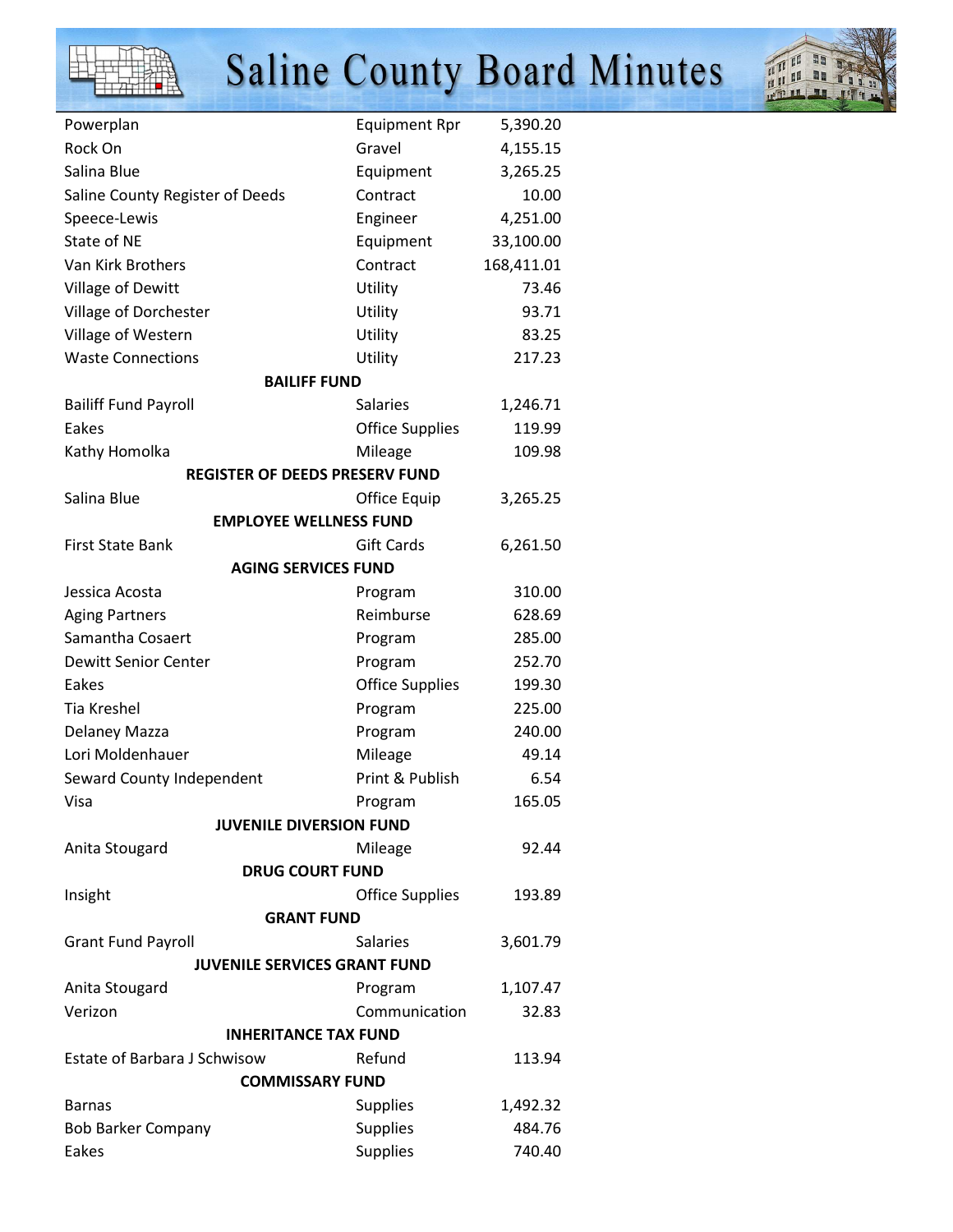

At 11:34 a.m. Karpisek announced the Board would recess;

At 11:49 a.m. Karpisek announced the Board would reconvene;

 Kohout moved to approve the Redistricting Boundaries based on the 2020 Federal Census and the gWorks contract, which was approved at the June 22, 2021 Board of Commissioners meeting, noting the Board requested no changes be made to the gWorks maps received and all payments due for services provided by gWorks have been made. Bartels also presented a 2020 Redistricting Timeline prepared by the Clerk's office (Attachment 1). Motion was seconded by Henning. Voting aye were Hardenburger, Henning, Karpisek and Kohout, abstain with conflict Krivohlavek, nays none, motion carried.

 Krivohlavek moved to approve the Saline County Election Certification in conjunction with the statewide primary/general elections, which list the County offices with terms expiring December 31, 2022, the length of the term and annual salary of each office, seconded by Henning. Voting aye were Henning, Karpisek, Kohout, Krivohlavek and Hardenburger, nays none, motion carried.

 Henning moved to enter closed session, seconded by Krivohlavek. Voting aye were Karpisek, Kohout, Krivohlavek, Hardenburger and Henning, nays none, motion carried.

 Kohout moved to exit closed session, seconded by Henning. Voting aye were Kohout, Krivohlavek, Hardenburger, Henning and Karpisek, nays none, motion carried.

Karpisek announced during closed session a personnel issue was discussed, with no action taken.

 There being no further business to come before the Board, the meeting was adjourned at 12:37 p.m. The next regular meeting will be on June 21, 2022 at 9:30 a.m. in the Saline County Commissioners' Room, Court House, Wilber, NE.

ATTEST: